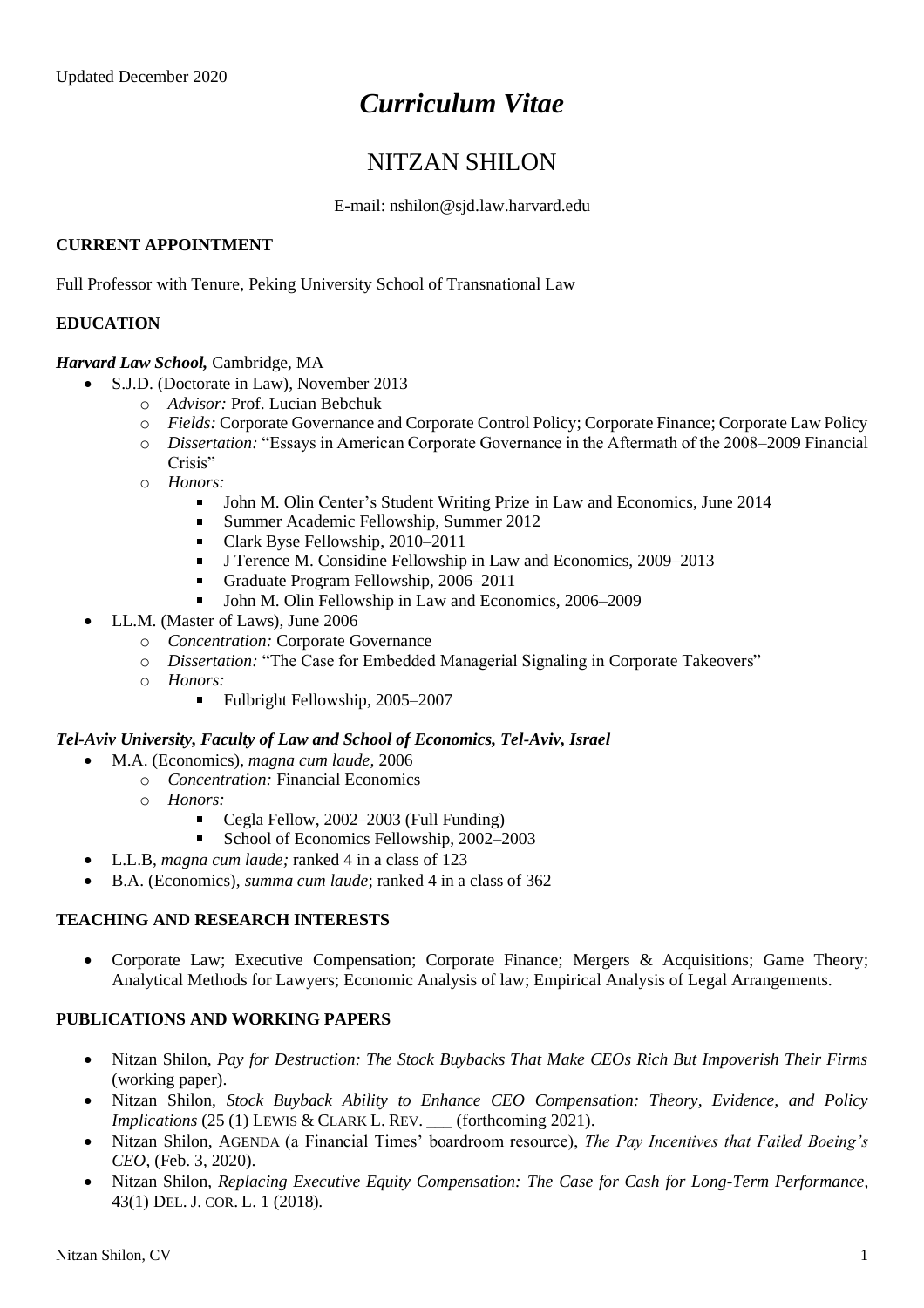- Nitzan Shilon, *Putting Directors' Money Where Their Mouths Are: A New Approach to Improving Corporate Takeover Dynamics*, 2017 COLUM. BUS. L. REV. 511 (2017).
- Nitzan Shilon, *CEO Stock Ownership Policies – Rhetoric and Reality*, 90 (1) IND. L.J. 353 (2015).
- Jesse M. Fried and Nitzan Shilon, *Excess-Pay Clawbacks,* 36 J. CORP. L. 722 (2011).
- Nitzan Shilon, *Conceptualizing Short-Termism* (fully drafted).
- Nitzan Shilon, *The Lack of Age Diversity in S&P 500 Firms: Causes, Consequences, and Potential Remedies* (preliminary draft)*.*

## **CONFERENCE AND WORKSHOP PRESENTATIONS**

- *Annual Conference of the American Law and Economics Association* (May 2015; August 2020 (via digital distribution)).
- *Annual Conference of the European Law and Economics Association* (September 2012, September 2014, September 2016, September 2020).
- *Annual Conference of the National Business Law Scholars* (June 2018, June 2020).
- *Tel Aviv University* (*Law and Economics Workshop,* March 2020).
- *Freie Universitat Berlin* (January 2020).
- *Annual Conference of the Canadian Law and Economics Association* (September 2012, September 2013, May 2015, September 2016, September 2017, September 2019).
- *Annual Conference of the Canadian Economics Association* (June 2015, June 2018).
- *Annual Conference on Empirical Legal Studies in Europe* (May 2018).
- *Annual Conference of the Society for Institutional & Organizational Economics* (June 2012, June 2016).
- *Annual Conference of the Asian Law and Economics Association* (June 2014).
- *Harvard Law School* (*Faculty Workshop*, November 2013).

## **INVITED TALKS**

- *Annual Conference of Israel's Institutional Investors* (September 2016; October 2020).
- *Harvard Law School* (*Law and Economics Seminar,* April 2012; *Current Issues in Executive Compensation and Corporate Governance Seminar,* May 2010).

## **SERVICE**

- Member, The Israeli Securities Authority's Covid-19 Advisory Expert Committee (April 2020).
- Chair, Faculty Appointments Committee, Peking University School of Transnational Law (2019-now).
- Chair, Faculty Special Committee on Strategic Curricular Reforms, Peking University School of Transnational Law (2016).
- Established institutional collaborations for Peking University School of Transnational Law with the Shenzhen Stock Exchange, with a multi billion dollar Chinese investment group, and with Tel Aviv University.

## **TEACHING EXPERIENCE**

## *Peking University School of Transnational Law*, Shenzhen, China (2014-now)

- Business Associations (5 credits, 83-91 students, average evaluation 98.77/100).
- Corporate Finance (4 credits, 28-34 students, average evaluation 98.82/100).
- Securities Regulation (4 credits, 7-11 students, average evaluation 99.06/100).
- Corporate Governance Policy Seminar (3 credits, 16-20 students, average evaluation 98.33/100).

## *Hebrew University,* Jerusalem, Israel (2018)

• Corporate Governance Policy Seminar (3 credits, 20 students, average evaluation 98.6/100).

## *Harvard Law School,* Cambridge, MA

## Byse Workshop Instructor

• **Fall 2010:** *American Corporate Governance Meltdown in the Aftermath of the Recent Financial Crisis?!* Taught weekly sessions; designed the course syllabus and materials. (2 hours/week, 15 students, evaluation N/A).

## Teaching Assistant